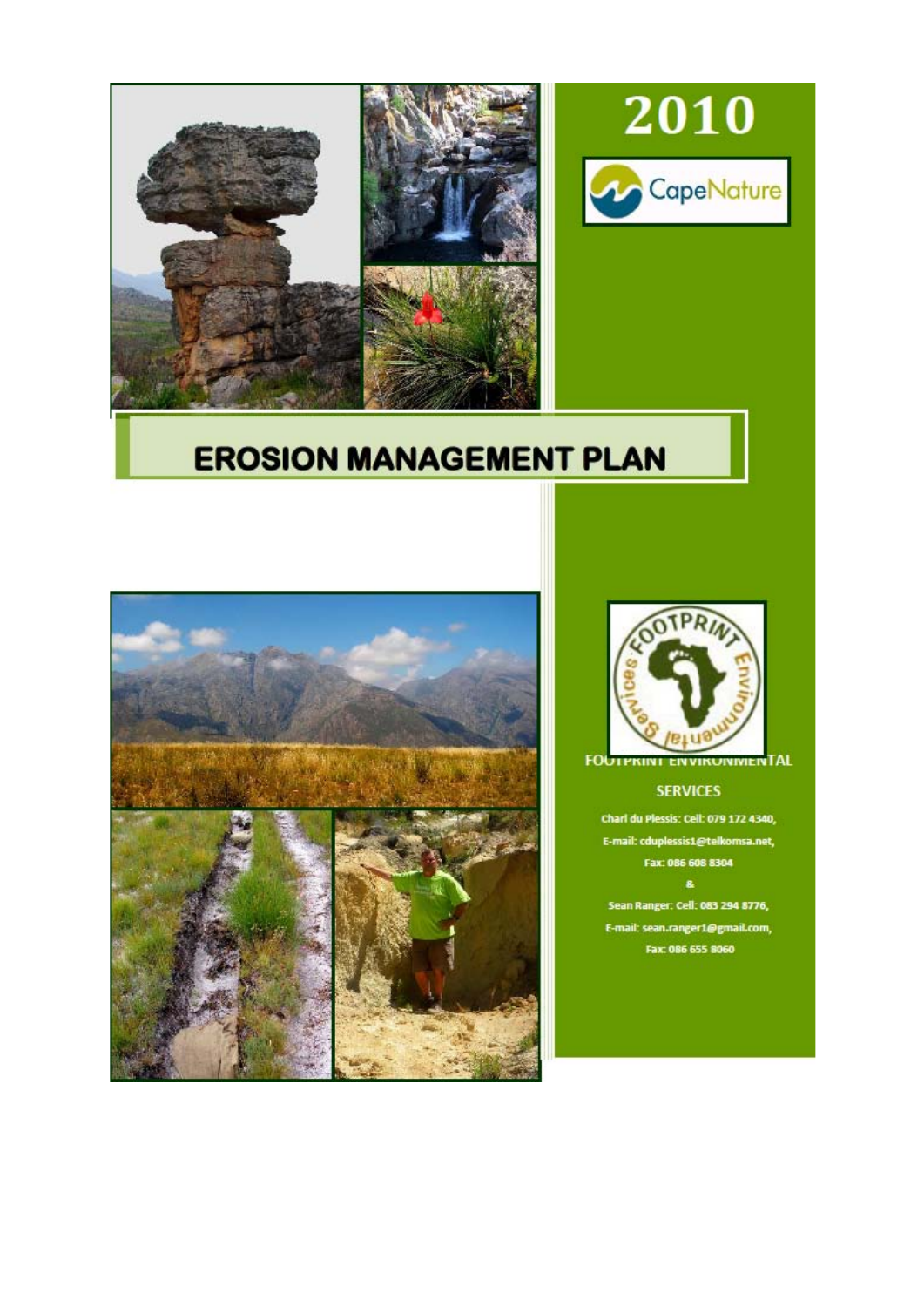## **v. EXECUTIVE SUMMARY**

The Groot Winterhoek is an extraordinary example of the Cape Floral Region. This high altitude, rugged and beautiful landscape is a World Heritage Site. The biophysical nature of the area makes it highly prone to erosion. The fragility of the environment was severely impacted historically due to poor land management practices and frequent fires. Well informed and effective management of this area is key if erosion problems are to be remedied.

The first section of the report aims to contextualise the Groot Winterhoek in terms of historical management by the Department of Forestry, Department of Nature and Environmental Conservation and finally by CapeNature. Thereafter a brief summation follows of the aims and objectives of the CapeNature Wilderness Policy and the mission of UNESCO in terms of its status as a World Heritage Site. If implemented correctly, the key recommendations for repair & maintenance and rehabilitation will deliver directly on the mission and objectives set in these policy documents.

The current status of the footpaths, tracks and sites that should be targeted for rehabilitation was established during a field survey. Each of the sites was recorded on a GPS and the data transferred to an Excel Spreadsheet and transformed to a DBF 4 format for use in Arcview 3.2 GIS. The recommendations contained in this report are site specific to each and every one of the erosion sites encountered. Findings indicate that there are in excess of 270 erosion sites on Groot Winterhoek at present. These vary from relatively minor sites to severe erosion gullies that will require an extended period of time to repair. Management or more importantly the absence thereof and staff and contractor capacity both in terms of training and staff numbers are at the root of the problems that are currently being faced by the business unit and the reserve staff of Groot Winterhoek.

For the most part these erosion sites are at a stage where simple but effective repairs should be enough to halt further degradation and with regular monitoring and maintenance these sites should be fully repaired in the short to medium term. The three sites identified as rehabilitation sites will require a more concerted effort over a considerably longer period of time. The most important aspects that will contribute to the success of the rehabilitation effort include availability of adequate budgets to sustain the intervention, capacity building with staff, regular monitoring and in an ongoing manner